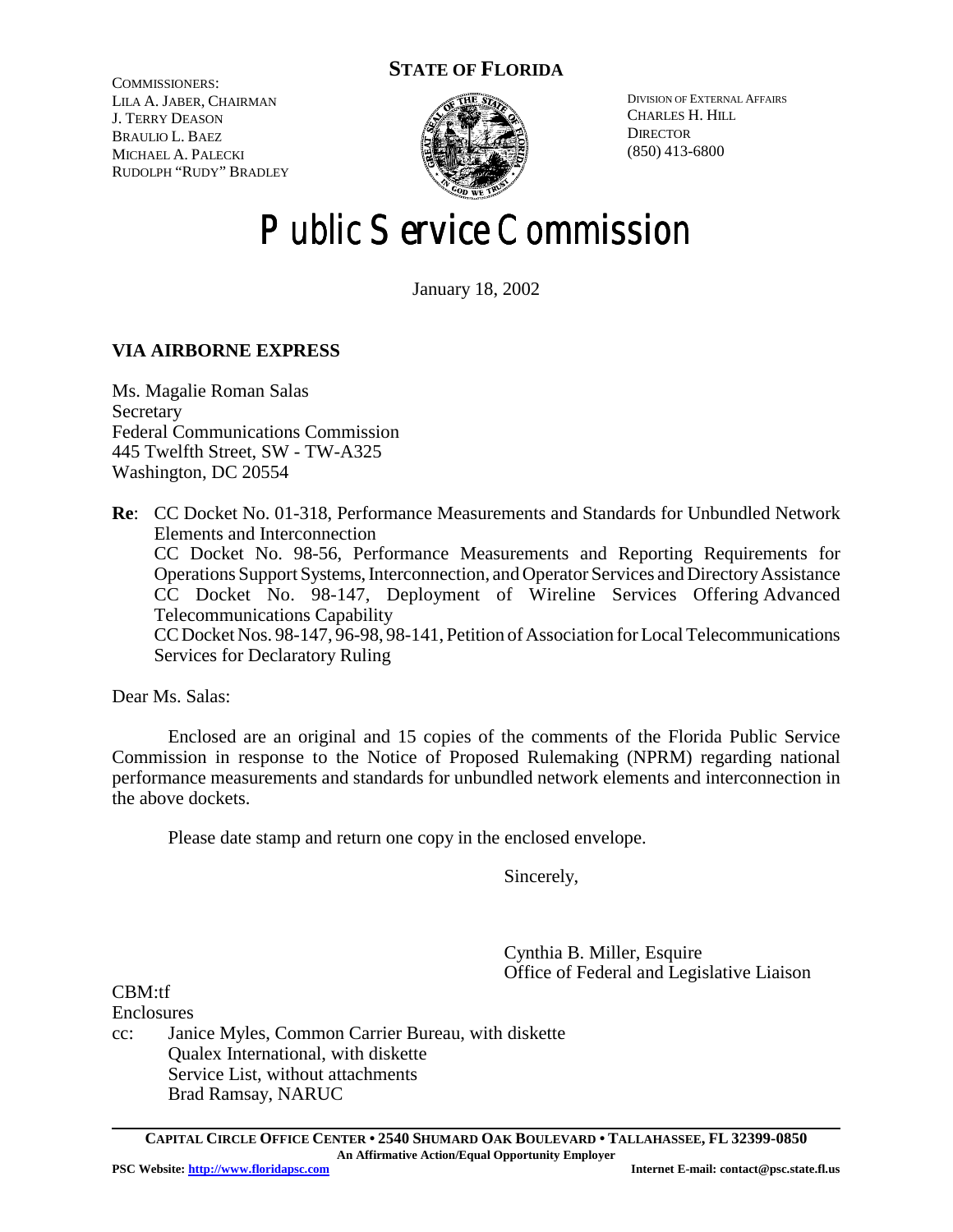Florida Public Service Commission CC Docket No. 01-318 et al January 18, 2002

### **SUMMARY OF FLORIDA PUBLIC SERVICE COMMISSION COMMENTS**

In summary, while we do not recommend a highly prescriptive national approach for wholesale measurements and standards, we acknowledge that some degree of harmonization might be useful in order to have some basic level of consistency across the states. A set of broad minimum federal requirements, which states may augment and fine-tune to meet their particular needs, would be workable in our view. Such an approach would ensure that any national standards do not supplant the exacting efforts of the FPSC and other state commissions. In addition, any national standards should merely serve as one factor in determining compliance with the Telecommunications Act of 1996, and enforcement of any national standards should be performed by the FCC.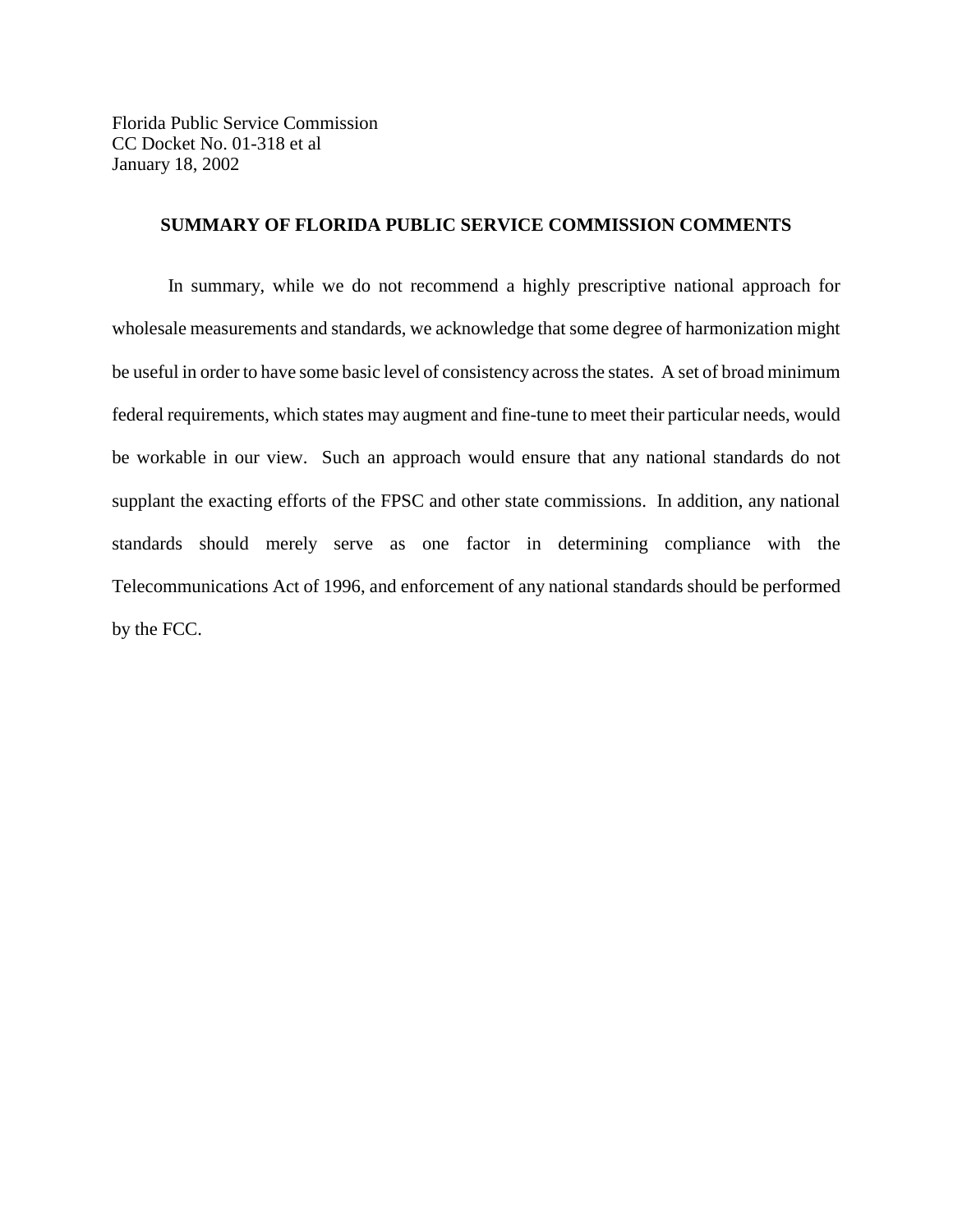## **Before the Federal Communications Commission Washington, D.C. 20554**

| In the Matter of                                   |                               |
|----------------------------------------------------|-------------------------------|
| Performance Measurements and Standards for         | CC Docket No. 01-318          |
| Unbundled Network Elements and Interconnection     |                               |
|                                                    |                               |
| Performance Measurements and Reporting             |                               |
| Requirements for Operations Support Systems,       | CC Docket No. 98-56           |
| Interconnection, and Operator Services and         |                               |
| <b>Directory Assistance</b>                        |                               |
|                                                    |                               |
| Deployment of Wireline Services Offering           | CC Docket No. 98-147          |
| <b>Advanced Telecommunications Capability</b>      |                               |
|                                                    |                               |
| Petition of Association for Local                  | CC Docket Nos. 98-147, 96-98, |
| <b>Telecommunications Services for Declaratory</b> | 98-141                        |
| Ruling                                             |                               |

## **COMMENTS OF THE FLORIDA PUBLIC SERVICE COMMISSION**

The Florida Public Service Commission (FPSC) would like to address specific aspects of the Notice of Proposed Rulemaking (NPRM) in the above referenced dockets, which was released on November 19, 2001. In particular, we will offer our recommendations with respect to the issue of harmonizing state and national measurements and standards. Also, the FPSC has conducted an extensive proceeding on wholesale service quality measurements and standards, which addressed the majority of the issues raised in the NPRM. We are enclosing a copy of our order from this proceeding and attaching copies of information sheets (which are similar in format to the template provided in the Appendix to the NPRM) on specific measurements and standards that have been ordered by the FPSC.<sup>1</sup>

<sup>&</sup>lt;sup>1</sup> Docket No. 000121-TP, Order No. PSC-01-1819-FOF-TP, Issued September 10, 2001 (http://www.psc.state.fl.us/psc/dockets/index.cfm?event=TransferFile&thisFileSize=890534&thisFileName=01%2D 1819%2Dord%2Ewpd&thisFile=01%5C11248%2D01%5C01%2D1819%2Eord)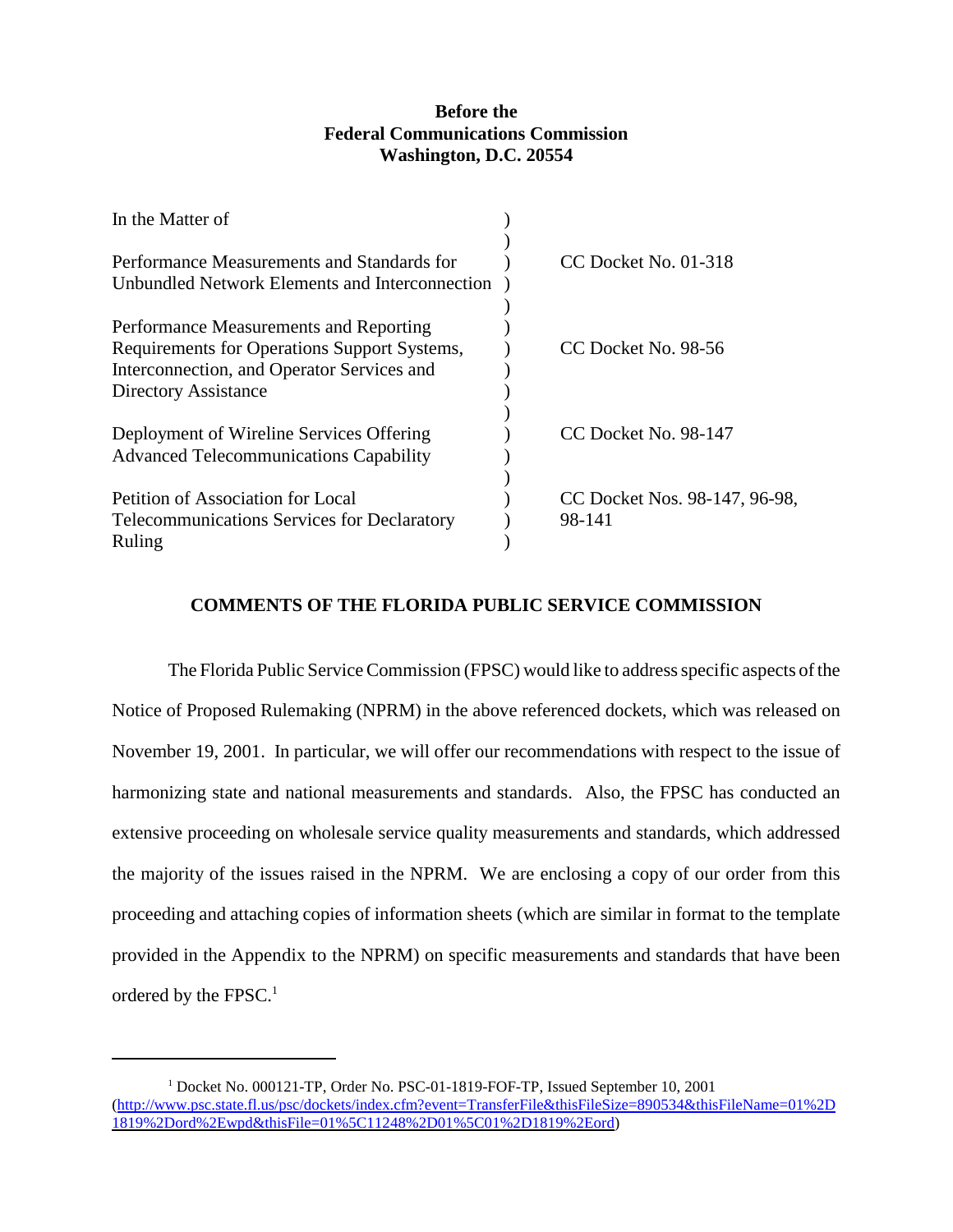While we agree with the FCC's statement of authority ( $\P$  14), we respectfully request the FCC to consider the work the FPSC and other states have done, before exercising that authority. We believe that any national standards designed to encompass all incumbent local exchange companies (ILECs) might only represent the lowest common denominator of available standards. Consequently, as will be explained below, any national standards should not supplant the exacting efforts of the FPSC and the other state commissions.

On the desirability of harmonizing state and national measurements and standards (¶ 15-20), we do not recommend a highly prescriptive approach, although we acknowledge that some degree of harmonization might be useful in order to have a basic consistency across the various states. From a practical perspective, we question the feasibility of having one national system. Even within the state of Florida, we are not attempting to establish one system for all ILECs. There is variability in the operations support systems and processes used by the various ILECs, which means that, at a minimum, the business rules may need to vary between ILECs. While we believe that the wholesale service quality measurements and standards for the Florida ILECs should be similar, we do not envision that they should be identical across ILECs since there are differences between companies in how functionally similar systems measure processes.

As we continue to transition towards a more competitive environment, we believe it would be a mistake to establish a set of measurements and standards which have the effect of requiring system uniformity across ILECs for purposes of performing the pre-ordering, ordering, provisioning, maintenance and repair, and billing functions. This view is consistent with the FCC's goals "to rationalize the multiple regulatory requirements, and thereby not increase incumbent carriers' regulatory burdens." ¶ 16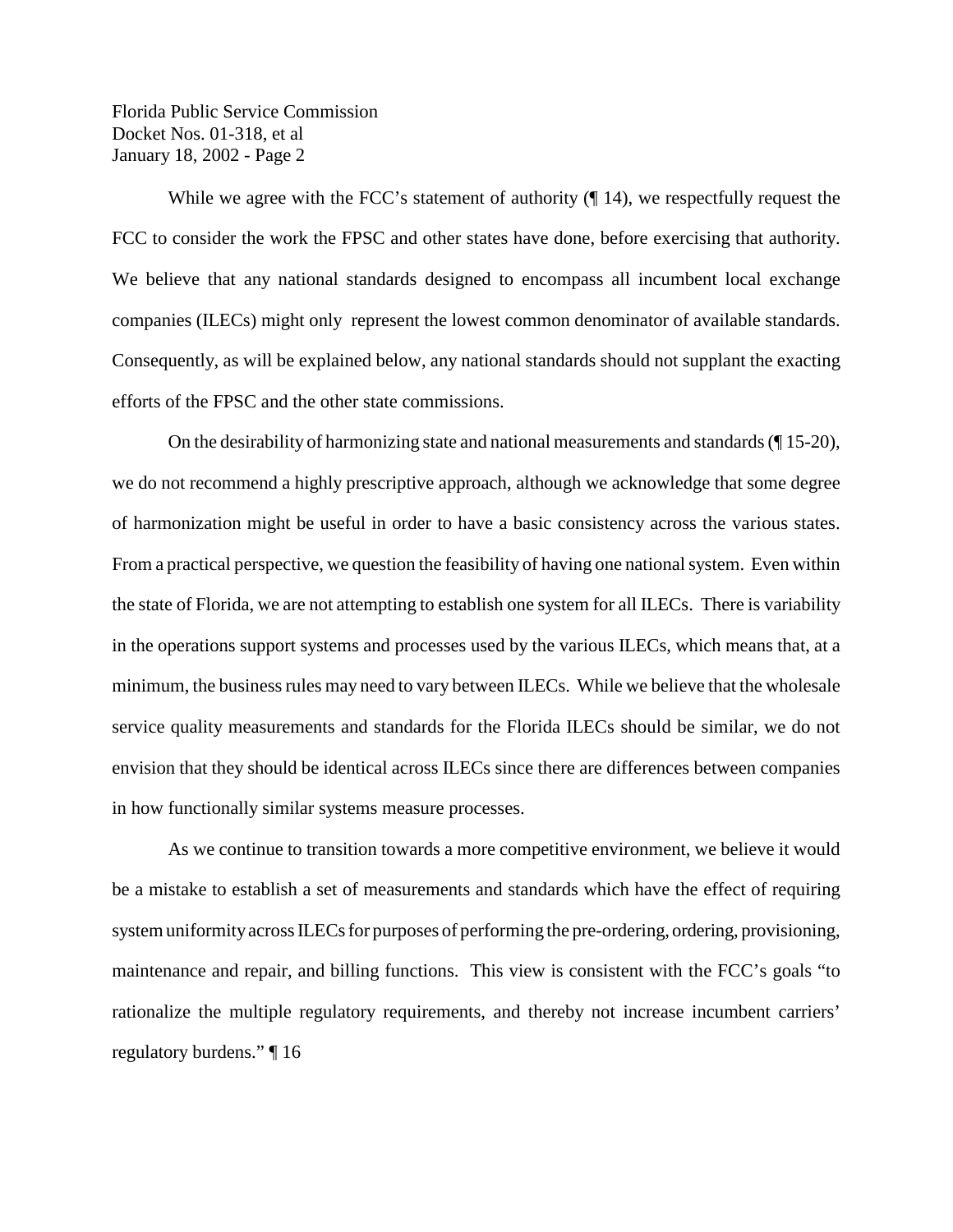Notwithstanding these caveats, we believe that a set of minimum federal requirements, which states may augment and fine-tune to address ILEC specific issues, would be workable and would assist in setting a floor for wholesale service quality in the local market. This concept of a wholesale service quality floor may well assist competitive local exchange companies (CLECs) in their business planning, by reducing one element of uncertainty. In addition, a set of minimum federal requirements may be helpful to states that are early in the process and could provide a point of departure for such state level proceedings. Also, some states could even elect to use the federal minimums as a default, thereby avoiding the time and expense of a proceeding.

On the issue of "whether national measurements and standards should establish compliance with the Act's requirements standing alone or should be merely one factor in our review" ( $\parallel$  19), we believe that wholesale measurements and standards should be just one factor in determining compliance. In concept, we believe that measurements and standards can only address how well functions are being performed. Measurements and standards cannot address whether the required wholesale offerings are being made available, or whether the applicable prices and conditions of service are compliant with governing law.

The possibility of a joint federal-state task force is discussed in ¶ 19 of the NPRM. Assuming the FCC proposes to move forward with national standards, we believe that a joint federal-state task force could be useful, if conducted at a broad, conceptual level. States which have implemented performance plans can provide guidance on underlying issues associated with the process.

In ¶ 21 of the NPRM, the FCC seeks comment as to whether the Commission should use its available enforcement mechanisms to enforce any national measurements and standards it might adopt. To the extent that the FCC adopts national measurements and standards, then national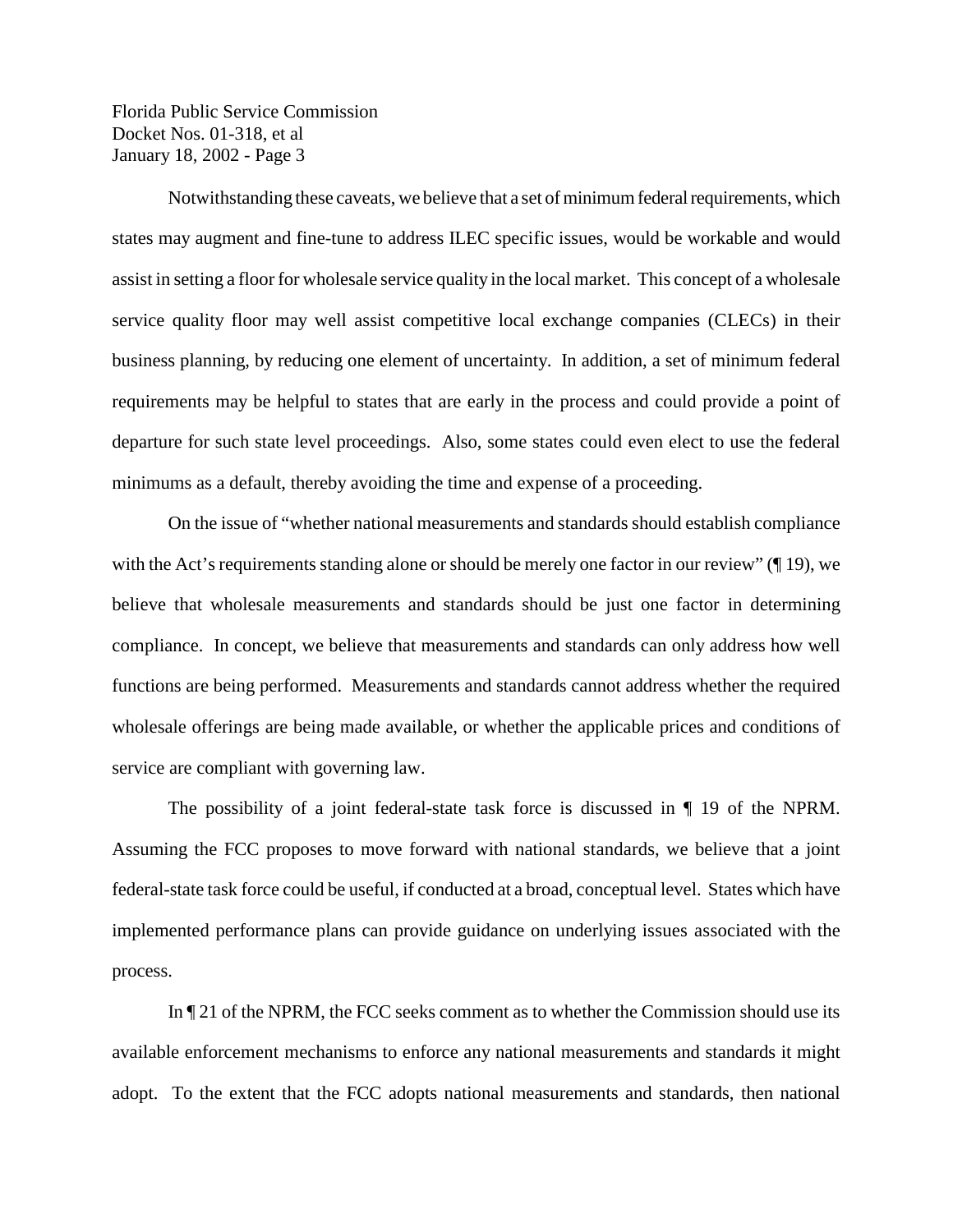enforcement of those measurements and standards is vitally important. The FPSC believes that the FCC should use all available enforcement mechanisms to enforce any national measurements and standards.

The FPSC has ordered metrics that are conceptually similar to ten of the twelve metrics proposed by the FCC, as shown below.

| <b>FCC Proposed Metrics</b>                                      | <b>FPSC Ordered Comparable Metrics</b>                                            |
|------------------------------------------------------------------|-----------------------------------------------------------------------------------|
| <b>OSS Pre-Order Interface Response</b><br><b>Timeliness</b>     | Average Response Time & Response Interval                                         |
| <b>Order Notifier Timeliness</b>                                 | Firm Order Confirmation Timeliness,<br>Reject Interval                            |
| <b>Order Completion Notifier Timeliness</b>                      | <b>Average Completion Notice Interval</b>                                         |
| Percent of Jeopardies                                            | Average Jeopardy Notice Interval &<br>Percentage of Orders Given Jeopardy Notices |
| Percent On Time Performance                                      | None                                                                              |
| <b>Average Delay Days on Missed Installation</b><br>Appointments | None                                                                              |
| <b>Installation Quality</b>                                      | Percent Provisioning Troubles within 30 days                                      |
| <b>Percent Missed Appointments</b>                               | <b>Percent Missed Installation Appointments</b>                                   |
| Open Orders in Hold Status                                       | Mean Held Order Interval & Distribution<br>Intervals                              |
| <b>Trouble Report Rate</b>                                       | <b>Customer Trouble Report Rate</b>                                               |
| <b>Repeat Trouble Rate</b>                                       | Percent Repeat Troubles within 30 Days                                            |
| Time to Restore                                                  | <b>Maintenance Average Duration</b>                                               |

The attached information sheets (which are similar in format to the template provided in the Appendix to the NPRM) detail the above-noted metrics, exclusions, business rules, levels of disaggregation, and standards ordered by the FPSC.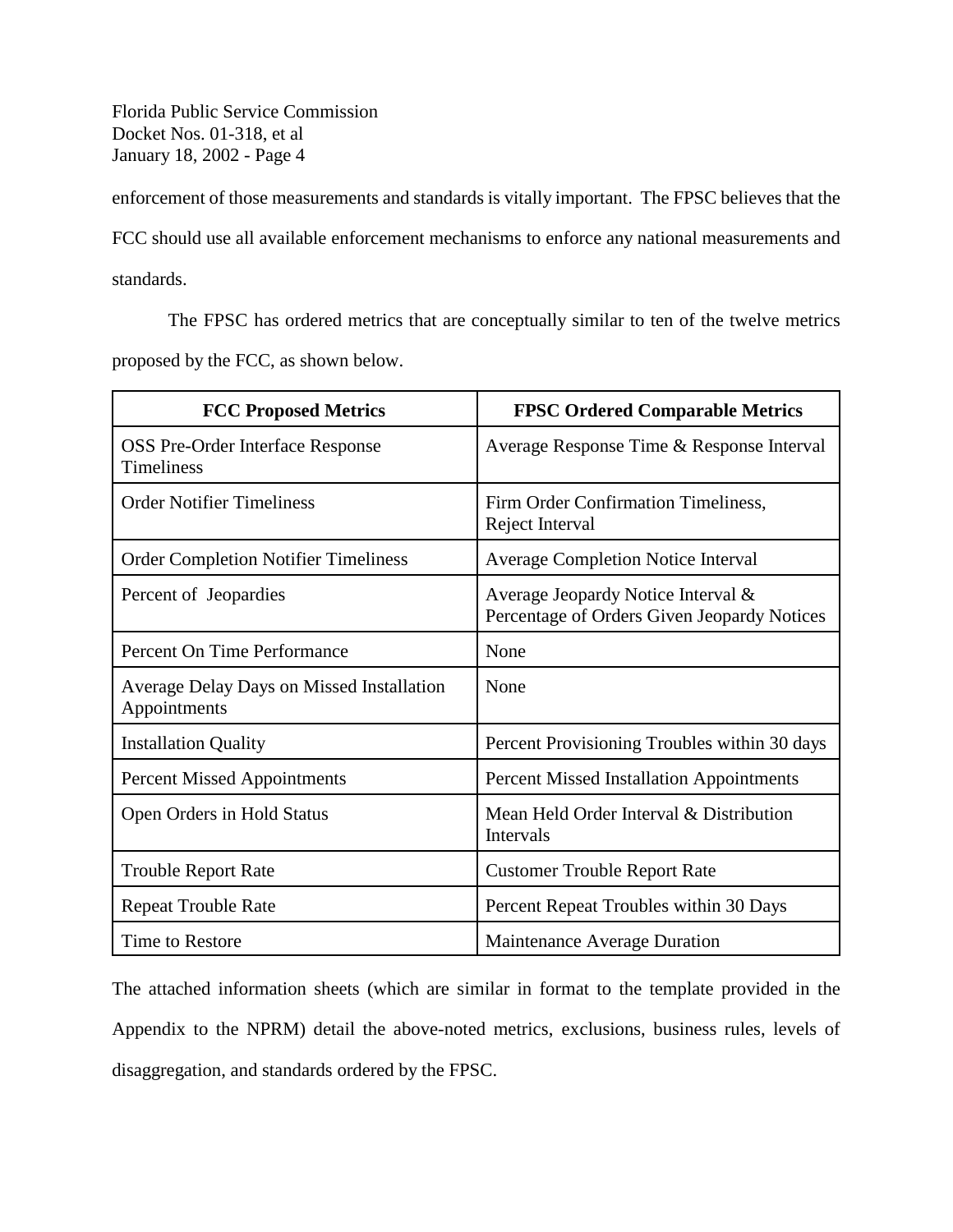In addition, the FPSC has approved approximately 60 other metrics. The complete list of approved Florida metrics is provided in the enclosed FPSC order on Attachment 2, page 25, and is offered to the FCC for consideration. The FPSC's efforts have included development of metrics in such areas as Operator Services and Directory Assistance, Database Update, E911, Trunk Group Performance, Collocation, and Change Management. While the FPSC understands the need for the FCC to limit the number of metrics it seeks to establish, the FPSC believes the consideration of these additional 60 metrics has merit.

In summary, while we do not recommend a highly prescriptive national approach for wholesale measurements and standards, we acknowledge that some degree of harmonization might be useful in order to have some basic level of consistency across the states. A set of broad minimum federal requirements, which states may augment and fine-tune to meet their particular needs, would be workable in our view. Such an approach would ensure that any national standards do not supplant the exacting efforts of the FPSC and other state commissions. In addition, any national standards should merely serve as one factor in determining compliance with the Telecommunications Act of 1996, and enforcement of any national standards should be performed by the FCC.

Respectfully submitted,

Cynthia B. Miller, Esquire Office of Federal and Legislative Liaison

FLORIDA PUBLIC SERVICE COMMISSION 2540 Shumard Oak Boulevard Tallahassee, Florida 32399-0850 (850) 413-6082

DATED: January 18, 2002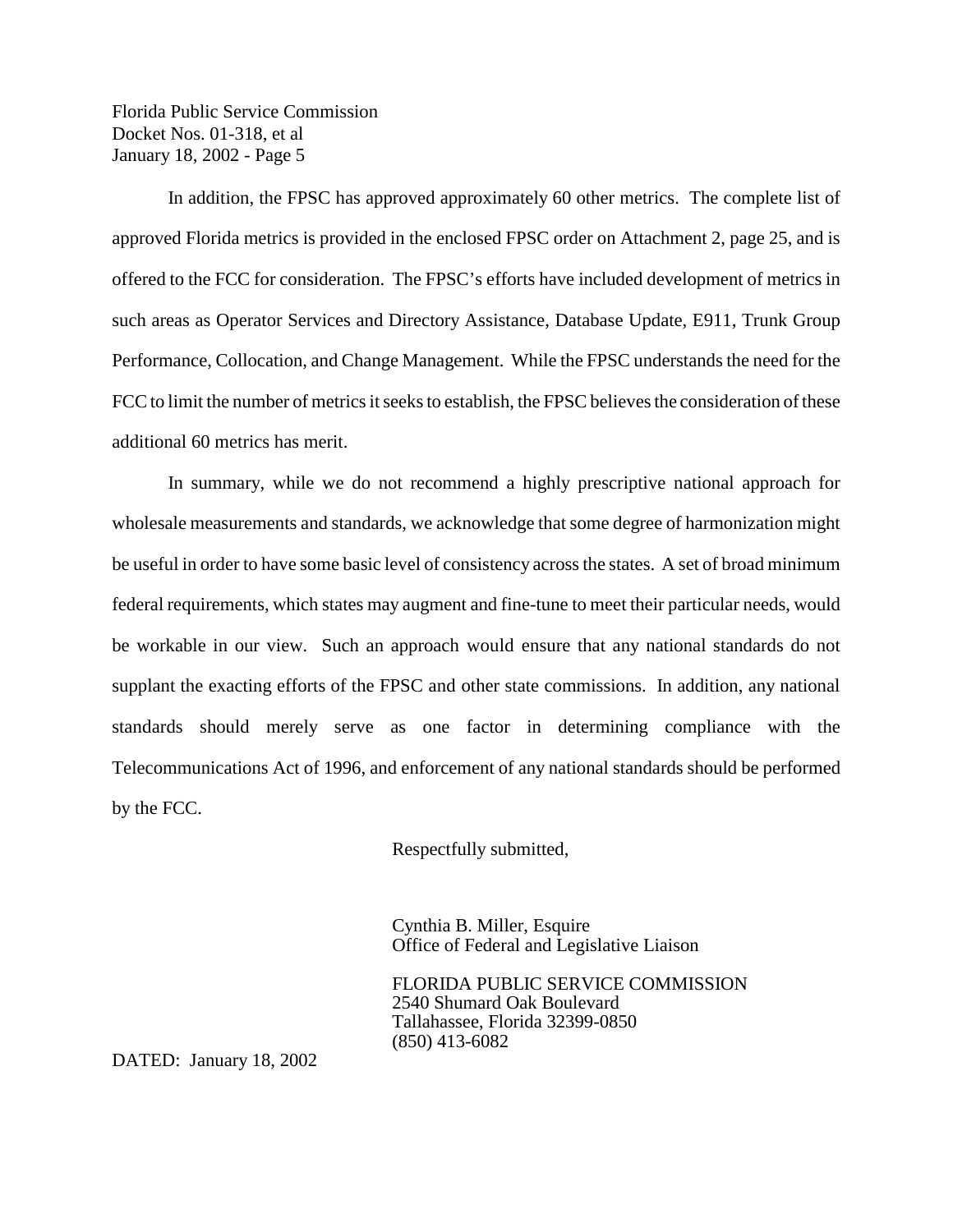#### **Service List**

The Honorable Michael K. Powell, Chairman Federal Communications Commission 445 Twelfth Street, SW - 8th Floor Room 8-A204C Washington, DC 20554

The Honorable Michael J. Copps, Commissioner Federal Communications Commission 445 Twelfth Street, SW - 8th Floor Washington, DC 20554

Qualex International The Portals, 445 - 12th Street SW Rm CY-B42 Washington, DC 20554

Jennifer Gorny Common Carrier Bureau Federal Communications Commission The Portals,  $445 \frac{12^{\text{th}}}{\text{Street, SW, Rm}}$  5-C450 Washington, DC 20554

Ms. Dorothy Attwood, Chief Common Carrier Bureau Federal Communications Commission The Portals,  $445 \frac{12^{th}}{3}$  Street, SW, Rm 5-C450 Washington, DC 20554

Cathy Carpino Federal Communications Commission The Portals,  $445 \frac{12^{\text{th}}}{\text{Street}}$  SW, Rm 5-C450 Washington, DC 20554

Jonathan Askin, Esquire The Association for Local Telecom.Services 888 17th Street, NW - Suite 900 Washington, DC 20006

Cristin L. Flynn WorldCom, Inc. 1801 Pennsylvania Avenue, NW Washington, DC 20006

Andrew M. Klein Kelly Drye & Warren, LLP 1200 19th Street, NW - Fifth Floor Washington, DC 20036

Mr. Mark C. Rosenblum AT&T Corporation 295 North Maple Avenue Basking Ridge, NJ 07920 The Honorable Kathleen Q. Abernathy, Commissioner Federal Communications Commission 445 12th, SW - 8th Floor Washington, DC 20554

The Honorable Kevin J. Martin, Commissioner Federal Communications Commission 445 Twelfth Street, SW - 8th Floor Washington, DC 20554

Ms. Cheryl Callahan Common Carrier Bureau Federal Communications Commission 45 12th Street, SW, Room 5-C450 Washington, DC 20554

Chief Competitive Pricing Division Federal Communications Commission The Portals, 445 12<sup>th</sup> Street, SW Washington, DC 20554

Michelle Carey, Chief Policy and Program Planning Division Federal Communications Commission The Portals,  $445 \frac{12^{\text{th}}}{\text{Street}}$  SW, Rm 5C-122 Washington, DC 20554

Anna M. Gomez, Chief Network Services Division Federal Communications Commission The Portals, 445 12<sup>th</sup> Street SW Washington, DC 20554

Richard S. Whitt WorldCom, Inc. 1801 Pennsylvania Avenue, NW Washington, DC 20006

Robert J. Aamoth Kelly Drye & Warren, LLP 1200 19th Street, NW - Fifth Floor Washington, DC 20036

Jonathan D. Lee, VP Regulatory Affairs Competitive Telecommunications Association 1900 M Street, NW, Suite 800 Washington, D.C. 20036

Richard H. Rubin AT&T Corporation 295 North Maple Avenue Basking Ridge, NJ 07920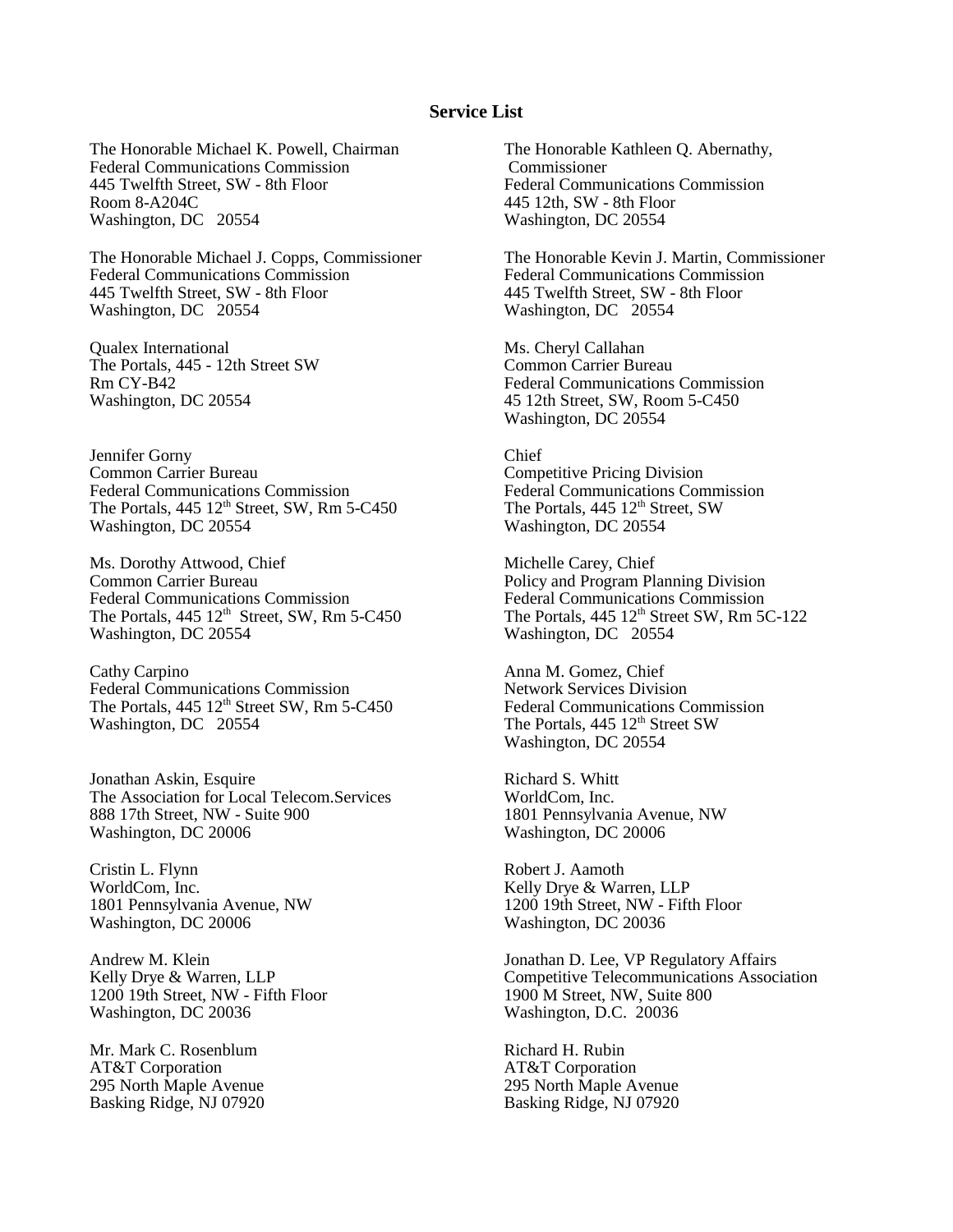James J. Valentino Mintz, Levin, Cohn, Ferris, Glovsky & Popeo, PC 701 Pennsylvania Avenue NW, Suite 900 Washington, DC 20004-2608

John Ivanuska, VP, Interconnection & Carrier Relations Birch Telecom 2020 Baltimore Avenue Kansas City, MO 64108-1914

C. Frederick Beckner, III Sidley & Austin 1722 I Street, NW Washington, DC 20006

Richard M. Sbaratta, J. Phillip Carver BellSouth Corporation 675 West Peachtree Street, NE, Suite 4300 Atlanta, GA 30375-0001

Eric J. Branfman, Michael L. Shor, Philip J. Macres Swidler Berlin Shereff Friedman, LLP 3000 K Street, NW - Suite 300 Washington, DC 20007-5116

Lawrence G. Malone General Counsel NYS Department of Public Service Three Empire State Plaza Albany, NY 12223

Melissa Newman Qwest Communications 1020 19th Street, NW, Suite 700 Washington, DC 20036

Paul Mancini, Gary L. Phillips SBC Telecommunications, Inc. 1401 I Street, NW - Suite 1100 Washington, DC 20005

Michael E. Glover, Edward Shakin Verizon Telephone Companies 1320 North Court House Road, 8th Floor Arlington, Virginia 22201

Leon M. Kestenbaum Jay Keithley Sprint Corporation 401 9th Street, NW - Suite 400 Washington, DC 20004

Kate Marshall, Ex. Dir, Regulatory & Public Policy Advanced Telecom Group, Inc 200 S. Virginia Street Reno, Nevada 89501

Mike Duke, Director Regulatory Affairs KMC Telecom, Inc. 1755 North Brown Road Lawrenceville, GA 30043

Peter D. Keisler, James P. Young Sidley & Austin 1722 I Street, NW Washington, DC 20006

Russell M. Blau, Joshua M. Bobeck Swidler Berlin Shereff Friedman, LLP 3000 K Street, NW - Suite 300 Washington, DC 20007-5116

Richard A. Askoff National Exchange Carrier Association 80 South Jefferson Road Whippany, NJ 07981

Robert B. McKenna, Sharon J. Devine Qwest Communications 1020 19th Street, NW, Suite 700 Washington, DC 20036

Sandra Wagner, VP Federal Regulatory SBC Telecommunications, Inc. 1401 I Street, NW - Suite 1100 Washington, DC 20005

Roger K. Toppins SBC Telecommunications, Inc. 1401 I Street, NW - Suite 1100 Washington, DC 20005

Gordon R. Evans, VP, Federal Reguatory Verizon 1300 I Street NW. Suite 400 West Washington, DC 20005

Thomas Jones Willkie Farr & Gallagher Three Lafayette Centre 1155 21st Street, NW Washington, DC 20036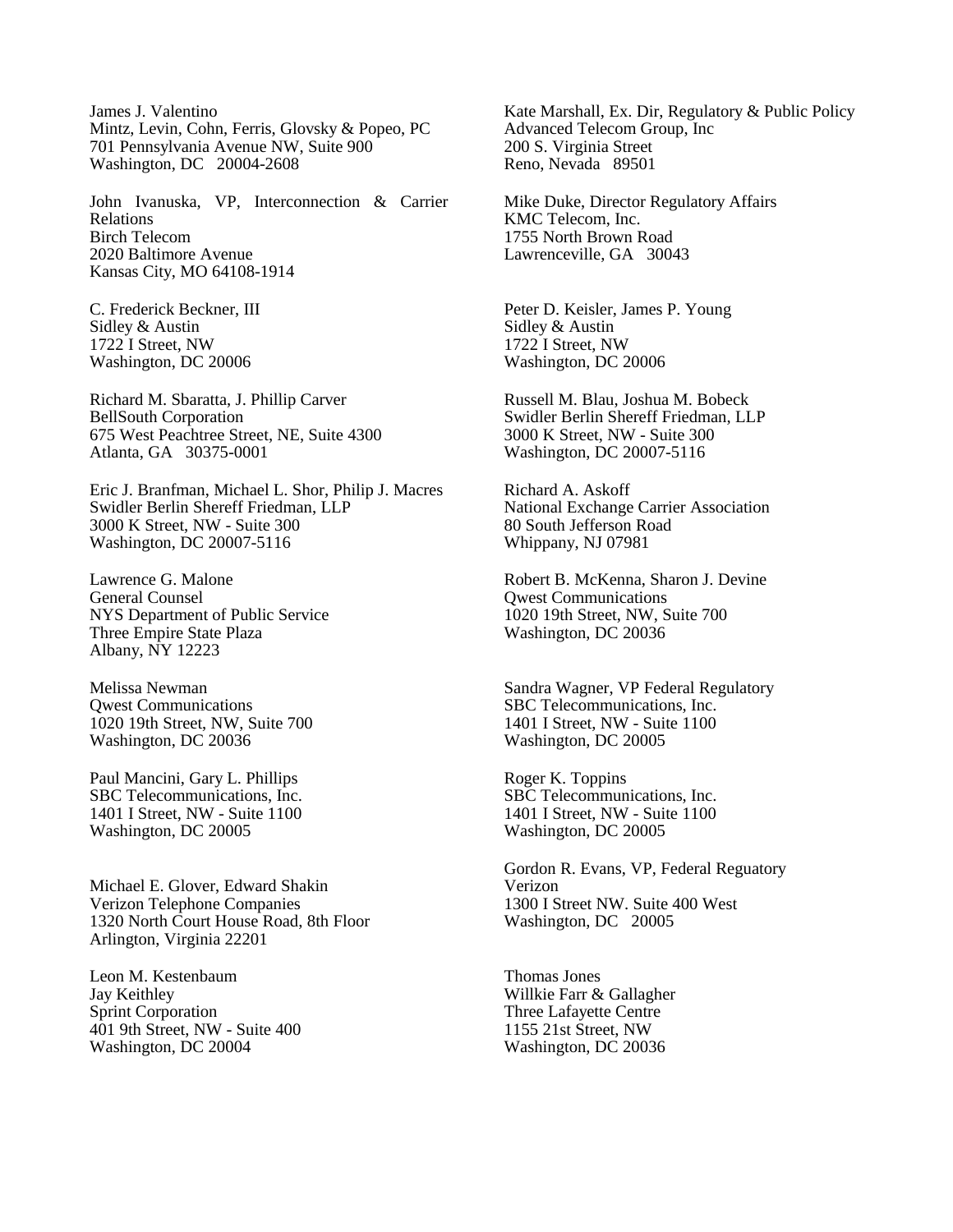Christi Shewman Willkie Farr & Gallagher Three Lafayette Centre 1155 21st Street, NW Washington, DC 20036

Linda L Kent, .John W. Hunter United States Telecom Association 1401 H Street, NW, Suite 600 Washington, DC 20005-2164

Keith Townsend United States Telecom Association 1401 H Street, NW, Suite 600 Washington, DC 20005-2164

Erik J. Cecil Cole, Rawid & Braverman, LLP 1919 Pennsylvania Avenue, Suite 200 Washington, D.C. 20006

Pamela Arluk Focal Communications Corporation 7799 Leesburg Pike, Suite 850 North Falls Church, VA 22043

John S. Morabito Global Crossing North America, Inc. 180 South Clinton Avenue Rochester, NY 14646

L Marie Guilloryation 4121 Wilson Boulevard, 10th Floor Arlington, VA 22203

Chuck Goldfarb Worldcom, Inc. 1133 19th Street NW Washington, DC 20006

Alan Buzacott Worldcom, Inc. 1133 19th Street NW Washington, DC 20006

Stuart Polikoff Organization for the Promotion & Advancement of Small Telephone Companies 21 Dupont Circle, NW, Suite 700 Washington, D.C. 20036

Joe D. Edge, Tina M. Pidgeon General Communications, Inc. Drinker Biddle & Reath LLP 1500 K Street, NW, Suite 1100 Washington, DC 20007

Lawrence Sarjeant United States Telecom Association 1401 H Street, NW, Suite 600 Washington, DC 20005-2164

Julie E. Rones, Lawrence E. Sarjeant United States Telecom Association 1401 H Street, NW, Suite 600 Washington, DC 20005-2164

Kevin W. Brown Quantum Telecommunications, Inc. 4080 Water Tank Road Manchester, MD 21101

Pamela Arluk Focal Communications Corporation 7799 Leesburg Pike, Suite 850 North Falls Church, VA 22043

Michael J. Shirtley, III Global Crossing North America, Inc. 180 South Clinton Avenue Rochester, NY 14646

Margot Smiley Humphrey Holland & Knight 2099 Pennsylvania Avenue, Suite 100 Washington, DC 20006

Daniel Mitchell National Telephone Cooperative Association 4121 Wilson Boulevard, 10th Floor Arlington, VA 22203-1801

Henry Hultquist Worldcom, Inc. 1133 19th Street NW Washington, DC 20006

Jeffrey S. Linder Wiley Rein & Fielding 1776 K Street NW Washington, DC 20007

Gerard J. Duffy - Western Alliance Blooston, Mordkofsky, Dickens, Duff & Prendergast 2120 L Street NW, Suite 300 Washington DC 20037

Lawrence R. Freedman Norlight Telecommunications, Inc. Fleischman & Walsh, LLP 1400 16th Street, NW, 6th Floor Washington, DC 20006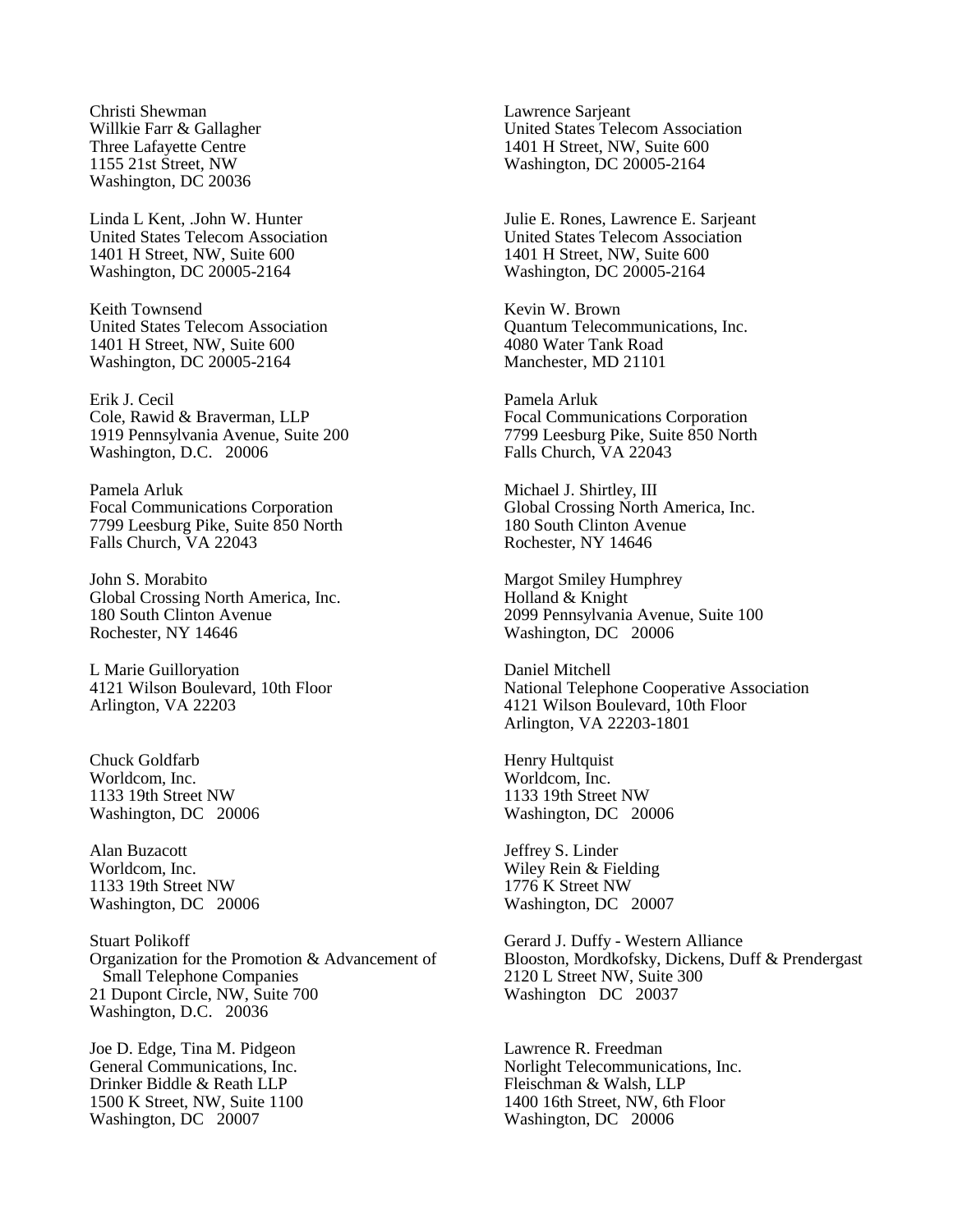Mark E. Brown, Michael J. Huebner BroadRiver Communications Company 13000 Deerfield Parkway, Suite 210 Alpharetta, GA 30004

Sam Loudenslager Arkansas Public Service Commission Post Office Box C-400 Little Rock, Arkansas 72203

Helen M. Mickiewicz, Senior Staff Attorney California Public Utilities Commission 505 Van Ness Avenue San Francisco, California 94102-3298

Edward W. O'Neill California Public Utilities Commission 505 Van Ness Avenue San Francisco, California 94102

Virginia J. Taylor, Richard A. Elbrecht California Department of Consumer Affairs 400 R Street, Suite 3090 Sacramento, California 96814-6200

District of Columbia Public Service Commission 1333 H Street, NW 2nd Floor West Tower Washington, DC 20005

Georgia Public Service Commission 244 Washington Street, SW Atlanta, Georgia 30334-5701

Sarah A. Naumer Illinois Commerce Commission State of Illinois Building 160 N LaSalle - Suite C-800 Chicago, Illinois 60601

Sandy Ibaugh Indiana Utility Regulatory Commission 901 State Office Building Indianapolis, Indiana 46204

Mary Street Iowa Utilities Board Lucas Building, 5th Floor Des Moines, Iowa 50316

Glen F. Ivey, Chairman Maryland Public Service Commission 6 St. Paul Street, 16th Floor Baltimore, Maryland 21202-6806

Alabama Public Service Commission Post Office Box 304260 Montgomery, Alabama 36130-4260

Mary Adu California Public Utilities Commission 505 Van Ness Avenue San Francisco, California 94102

Peter Arth, Jr. California Public Utilities Commission 505 Van Ness Avenue San Francisco, California 94102

Ellen S. Levine California Public Utilities Commission 505 Van Ness Avenue San Francisco, California 94102

Colorado Public Utilities Commission Logan Tower, Office Level 2 1580 Logan Street Denver, Colorado 80203

Charles J. Beck, Deputy Public Counsel Office of the Public Counsel 111 West Madison Street 812 Claude Pepper Building Tallahassee, Florida 32399-1400

Marsha H. Smith Idaho Public Utilities Commission Statehouse Boise, Idaho 83720

Harold L. Stoller, Richard S. Wolters Special Assistants Attorney General Illinois Commerce Commission 527 East Capitol Avenue Springfield, Illinois 62792-9280

Diane Munns Iowa Utilities Board 350 Maple Street Des Moines, Iowa 50319

Joel B. Shifman Maine Public Utility Commission State House Station 18 Augusta, Maine 04865

Karlen J. Reed Massachusetts Office of Consumer Affairs & Business Regulation 1 South St, Suite 2 Boston, Massachusetts 02110-2212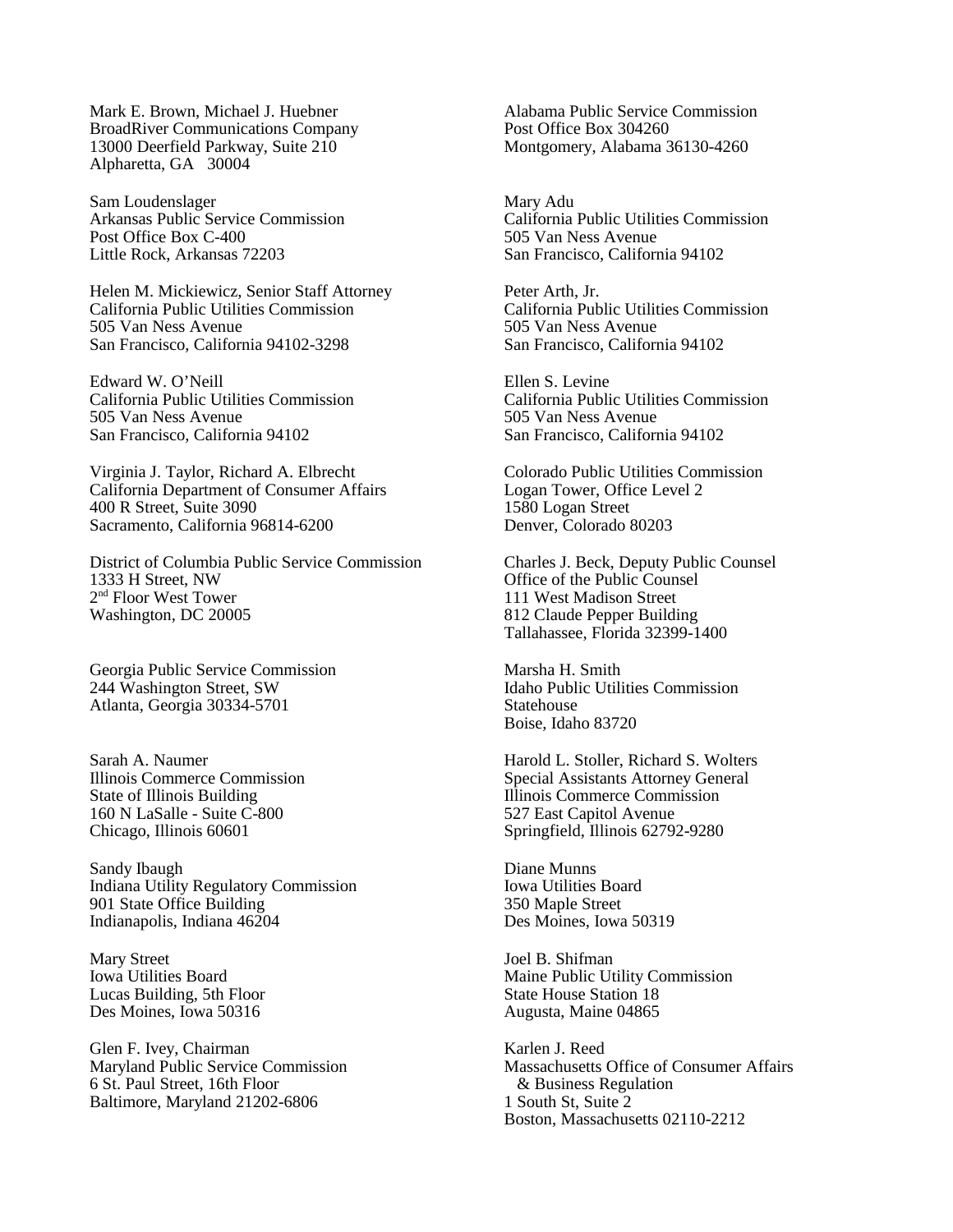Janet G. Besser, James Connelly Massachusetts Dept of Telecommunications & Energy 1 South Station, Suite 2 Boston, Massachusetts 02110-2212

Ronald Choura Michigan Public Service Commission 6545 Mercantile Way Lansing, Michigan 48910

Gordon L. Persinger Missouri Public Service Commission Post Office Box 360 Jefferson City, Missouri 65102

Robin McHugh Montana Public Service Commission Post Office Box 202601 Helena, Montana 59620-2601

Keikki Leesment New Jersey Board of Public Utilities 2 Gateway Center Newark, New Jersey 07102

Maureen O. Helmer, General Counsel New York State Department of Public Service 3 Empire State Plaza Albany, New York 12223

Maribeth D. Swapp, Deputy General Counsel Oklahoma Corporation Commission 400 Jim Thorpe Building Oklahoma City, Oklahoma 73105

Veronica A. Smith, Deputy Chief Counsel Pennsylvania Public Utility Comm. Post Office Box 3265 Harrisburg, Pennsylvania 17105-3265

Richard Collier, Chief Counsel Tennessee Regulatory Authority 460 James Robertson Parkway Nashville, Tennessee 37243-0505

Charles F. Larken Vermont Department of Public Service 120 State Street Montpelier, Vermont 05602

Gary Evenson Wisconsin Public Service Commission Post Office Box 7854 Madison, Wisconsin 53707

W. Robert Keating Massachusetts Dept of Telecommunications & Energy 1 South Station, Suite 2 Boston, Massachusetts 02110-2212

Minnesota Public Utilities Commission 121 7th Place East, Suite 350 St. Paul, Minnesota 55101

Roger W. Steiner, Assistant General Counsel Missouri Public Service Commission Post Office Box 360 Jefferson City, Missouri 65102

Deonne Brunning Nebraska Public Service Commission l200 N Street Lincoln, Nebraska 68508

Lawrence G. Malone, General Counsel New York Department of Public Service Three Empire State Plaza Albany, New York 12223-1350

Ann E. Henekener, Assistant Attorney General Ohio Public Utilities Commission 180 East Broad Street Columbus, Ohio 43266-0573

Edward Morrison Oregon Public Utilities Commission Labor and Industries Building, Room 330 Salem, Oregon 97310

James Lanni Rhode Island Division of Public Utilities 100 Orange Street Providence, Rhode Island 02903

Richard A. Muscat, Assistant Attorney General Consumer Protection Division Public Agency Representation Section Post Office Box 12548, Capitol Station Austin, Texas 78711-2548

Glenn Blackmon Washington Utilities & Transportation Commission Post Office Box 47250 Olympia, Washington 98504-7250

Bill Allen Bell Atlantic Telephone Corporation 158 State Street Albany, New York 12207